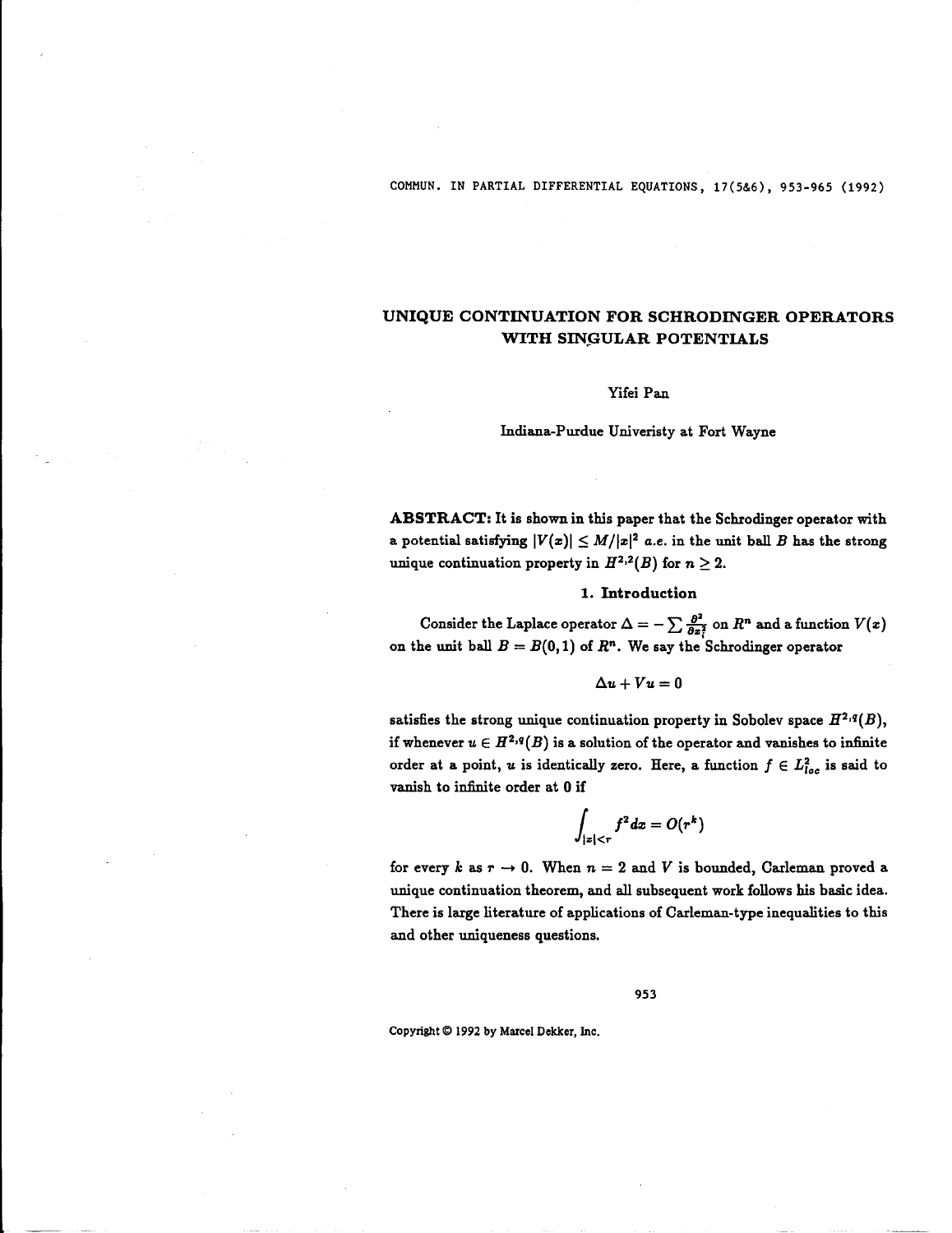Over the past several years, considerable attention has been paid to the case  $V \in L^{\omega}(B)$  for  $\omega < \infty$ ; this is largely because the unique continuation property can be used to prove that the Schrodinger operator on  $L^2(R^n)$  has no positive eigenvalues provided  $V \in L^{\omega}_{loc}(R^n)$  and V has suitable behavior at infinity. Recently, Jerison and Kenig [JK] proved that if  $n > 2$ , the Schrodinger operator has the strong unique continuation property for  $V \in$  $L^{n/2}$  in the Sobolev space  $H^{2,q}(B)$  with  $q = 2n/(n+2)$ . This improves all previous results (see the references in [JK]) and is best possible in the context of  $L^p$  spaces. However Jerison and Kenig's theorem does not cover the case  $V(x) = C/|x|^2$  since it does not belong to  $L^{n/2}(B)$ . We take up this issue and prove the following.

Theorem 1. Suppose  $n \geq 2$ . The Schrodinger operator with the potential  $|V(x)| \leq M/|x|^2$  a.e. in B has the strong unique continuation property in  $H^{2,2}(B)$ .

Remarks. 1) Theorem <sup>1</sup> establishes the unique continuation result in an important borderline case not coverd by the general result of Jerison and Kenig [JK] since  $1/|x|^2 \notin L^{n/2}$ . Moreover, since we do not require any local restriction on the size of  $V$ , Theorem 1 is not contained either in E. Stein's subsequent improvement of Jerison and Kenig's result concerning  $V \in L_{loc}^{n/2,\infty}(R^n)$ , the Lorentz space of weak  $n/2$  type, see [JK]. It is worth mentioning that T. Wolff has constructed an example showing that in the result of Stein, a smallness condition on the norm of the potential is needed [W]. On the other hand, easy examples show that the potential  $C/|x|^2$  is of strongest singularity for unique continuation to hold. For example, as in [JK], if  $\epsilon > 0$ ,  $f(x) = e^{-(\log 1/|x|^2)^{1+\epsilon}}$  for  $|x| < 1$ , then f vanishes at 0 of infinite order, and  $(\Delta f/f) = V$  satisfies  $V \approx (\log 1/|x|)^{2\epsilon}(1/|x|^2)$ .

2) The Schrodinger operators

$$
H = -\Delta + V \tag{1}
$$

were also considered in [GL] and some related results were obtained. It was shown by Garofalo and F.H. Lin in [GL] that if  $V = \frac{f(\omega)}{|z|^2}$  where f is a bounded function homogeneous of degree zero, i.e., if  $\omega = x/|x|, x \neq 0$ , we have

$$
f(\omega)=f(\frac{x}{|x|}) \quad \text{ and } \quad |f(\omega)|\leq C
$$

954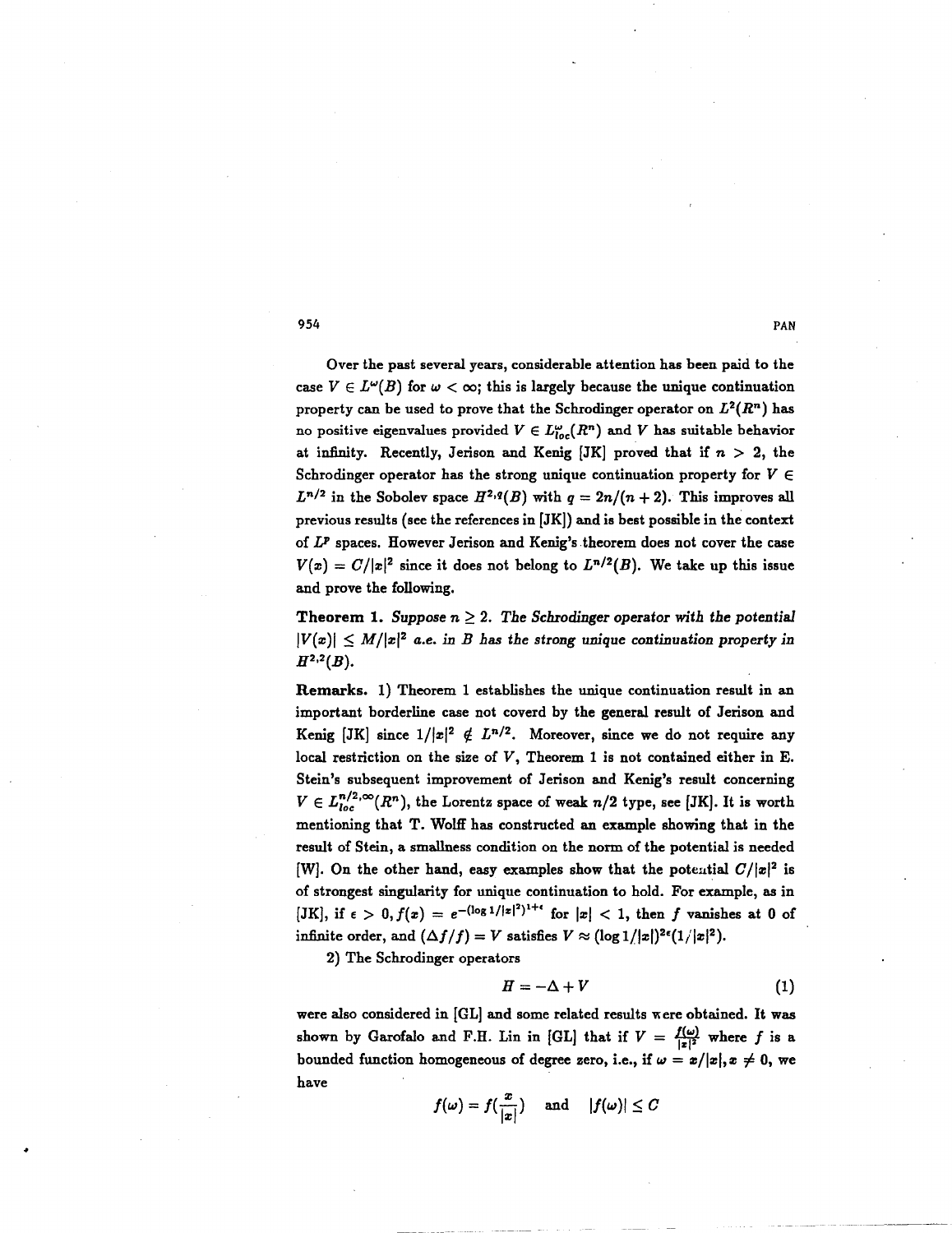the operator  $H$  has the unique continuation property. So this result may be considered as a special case of Theorem 1. In particular it was also shown in [GL] that if  $V(x) = V^+(x) - V^-(x)$  satisfies

$$
0\leq V^+(x)\leq \frac{C}{|x|^2}
$$

and

$$
0\leq V^-(x)\leq \frac{C}{|x|^2}
$$

for  $x \in B$ , then any solution u of (1) in  $H^{1,2}$  satisfying

$$
\int_{|x|< r} u^2 dx = O(\exp - Ar^{\alpha}) \quad \text{for some} \quad A, \alpha > 0
$$

as  $r \to 0$  must be identically zero in B.

In this paper, we also consider the partial differential equation

$$
Lu = -\Delta + b(x)\nabla u + V(x)u = 0.
$$
 (2)

in B. Assume that there exists  $r_0 > 0$ ,  $f : (0, r_0) \to R^+$  and  $c > 0$  such that  $f$  is increasing and satisfies

$$
\int_0^{r_0} \frac{f(r)}{r} dr < \infty.
$$
 (3)

and for  $x \in B$ ,

$$
|b(x)| \leq \frac{Cf(|x|)}{|x|}, \quad |V(x)| \leq \frac{Cf(|x|)}{|x|^2}.
$$
 (4)

In [GL], Garofalo and Lin proved in particular that the operator L satisfying the conditions (2), (3) and (4) has the strong unique continuation property in the sense that the only  $H_{loc}^{1,2}(\Omega)$  solution of  $Lu = 0$  which vanishes of infinite order at 0 is  $u = 0$ . Concerning the function f we note from (3) that  $f(x)$  tends to zero as x tends to 0. So it would be interesting to see if one can weaken the condition  $(4)$  by replacing f by 1 in  $(4)$  to prove the unique continuation property.

We prove the unique continuation result for smooth solutions of (2) with some restrictions on the coefficents .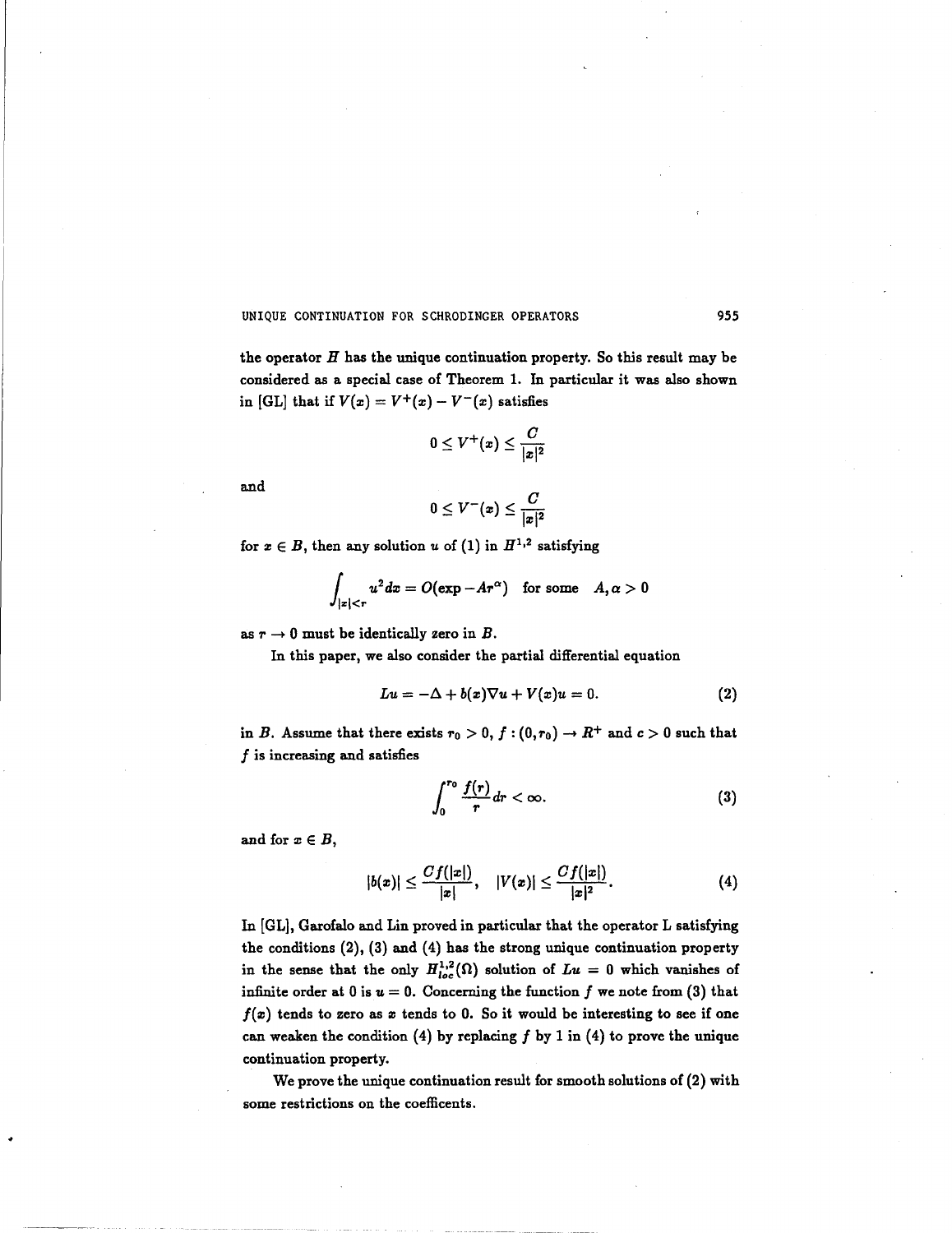Theorem 2. Let  $u \in C^{\infty}(B)$  be a solution of

$$
-\Delta u + a(|x|)\partial_r u + V(|x|)u = 0 \qquad (5)
$$

where  $r = |x|$  and a and V are radial functioons satisfying

$$
|a(|x|)|\leq \frac{C}{r}, \quad |V(|x|)|\leq \frac{C}{r^2}.
$$

If u vanishes of infinite order at 0, then  $u = 0$  in B.

In  $R^2$ , we prove the following, the proof of which is reduced to the Cauchy-Riemman operator.

Theorem 3. Let  $u \in H^{1,2}(B)$  where  $B \subset R^2$ , be a solution of

$$
-\Delta u+a(x)\nabla u=0
$$

where the vector function  $a(x)$  satisfies

$$
|a(x)|\leq \frac{C}{|x|}.
$$

If u vanishes of infinite order at 0, then  $u = 0$  in B.

Remark. A special case of the main theorem in  $R^2$  in [K] can be stated as follows: an operator of the form

$$
-\Delta + a(x)\nabla u
$$

in  $R^2$  has the strong unique continuation property if  $a(x)$  satisfies

$$
|a(x)| \leq \frac{C}{r(\log \frac{2}{r})}
$$

in  $B$ . So Theorem 3 generalizes this special case by allowing the best possible singularity for unique continuation to hold in this case. A counterexample of this kind is given in the end of the paper.

## 2. Proof of Theorem <sup>1</sup>

Our proof of Theorem 1 is based on the Carleman-type inequality of Amerin et al. in [ABG]. We state a special case of it for our need. Let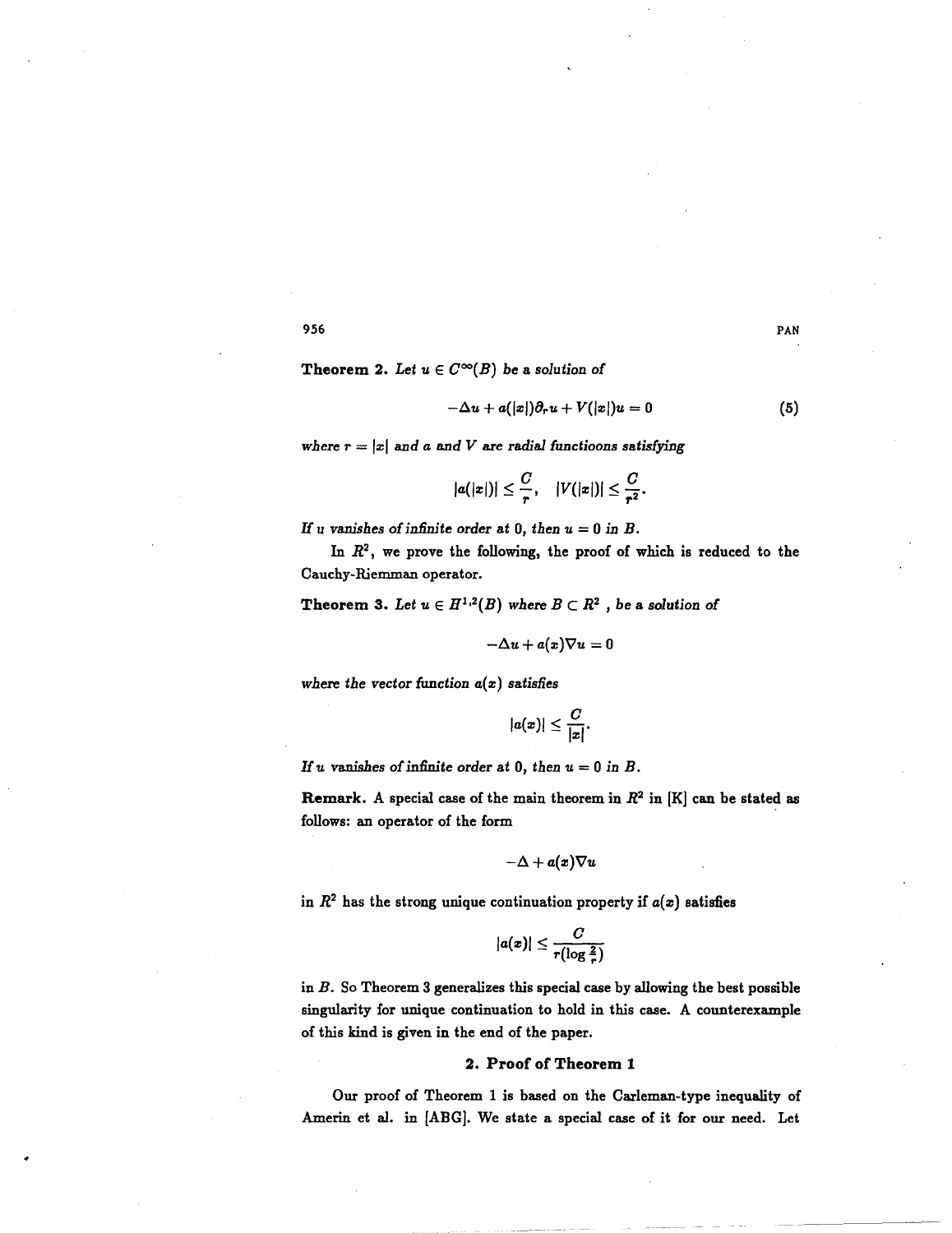us denote by  $H_c^{2,q}(\Omega)$  the subspace of  $H^{2,q}(\Omega)$  of functions having compact support in  $\Omega$ .

Theorem 4. (Amerin et al.) The inequality

$$
|||x|^{\tau}f||_{L^{2}(R^{n})}\leq C(\tau)|||x|^{\tau+2}\Delta f||_{L^{2}(R^{n})}
$$
\n(6)

holds for any  $\tau \in R$  and for all  $f \in H_c^{2,2}$   $(R^n - 0)$ . The constant  $C(\tau)$  is finite provided that

$$
(\tau - l + 2 - n/2)(\tau + l + n/2) \neq 0
$$

for  $l = 0, 1, 2, 3, ...$  and it is given by

$$
C(\tau)=Sup_{l\geq 0}\frac{|(\tau-l+2-n/2)(\tau+l+n/2)|^{-1}}{.
$$

Remark. With  $\tau = -(n/2 + 1/2 + m), m = 1, 2, ..., C(\tau)$  is not only uniformally bounded but also goes to zreo as  $m \to \infty$ . This is one of the key facts that will be used in the proof of Theorem 1. Indeed, if  $\tau_m =$  $-(n/2+1/2+m)$ , then

$$
(\tau - l + 2 - n/2)(\tau + l + n/2) = -(n + m + l - 3/2)(l - m - 1/2)
$$

Since  $l, m$  are nonegative integers, we have  $|l - m - 1/2| \ge 1/2$ . It follows that

$$
C(\tau_m) = Sup_{l \geq 0} |(\tau_m - l + 2 - n/2)(\tau_m + l + n/2)|^{-1}
$$
  
=  $Sup_{l \geq 0} ((n + m + l - 3/2) | l - m - 1/2|)^{-1}$   
 $\leq \frac{2}{n + m - 3/2},$ 

which tends to 0 as  $m \to \infty$ .

To prove Theorem 1, we need to check if the vanishing to infinite order of a solution of the Shrodinger operator implies to that of its gradient. To this end, we begin with the following lemma.

**Lemma 5.** Let f be a  $H^{2,2}(B)$  solution of (1) with  $|V(x)| \le M/|x|^2$  a.e. such that it vanishes to infinite order at the origin. Then  $\nabla f$  also vanishes to infinite order at 0.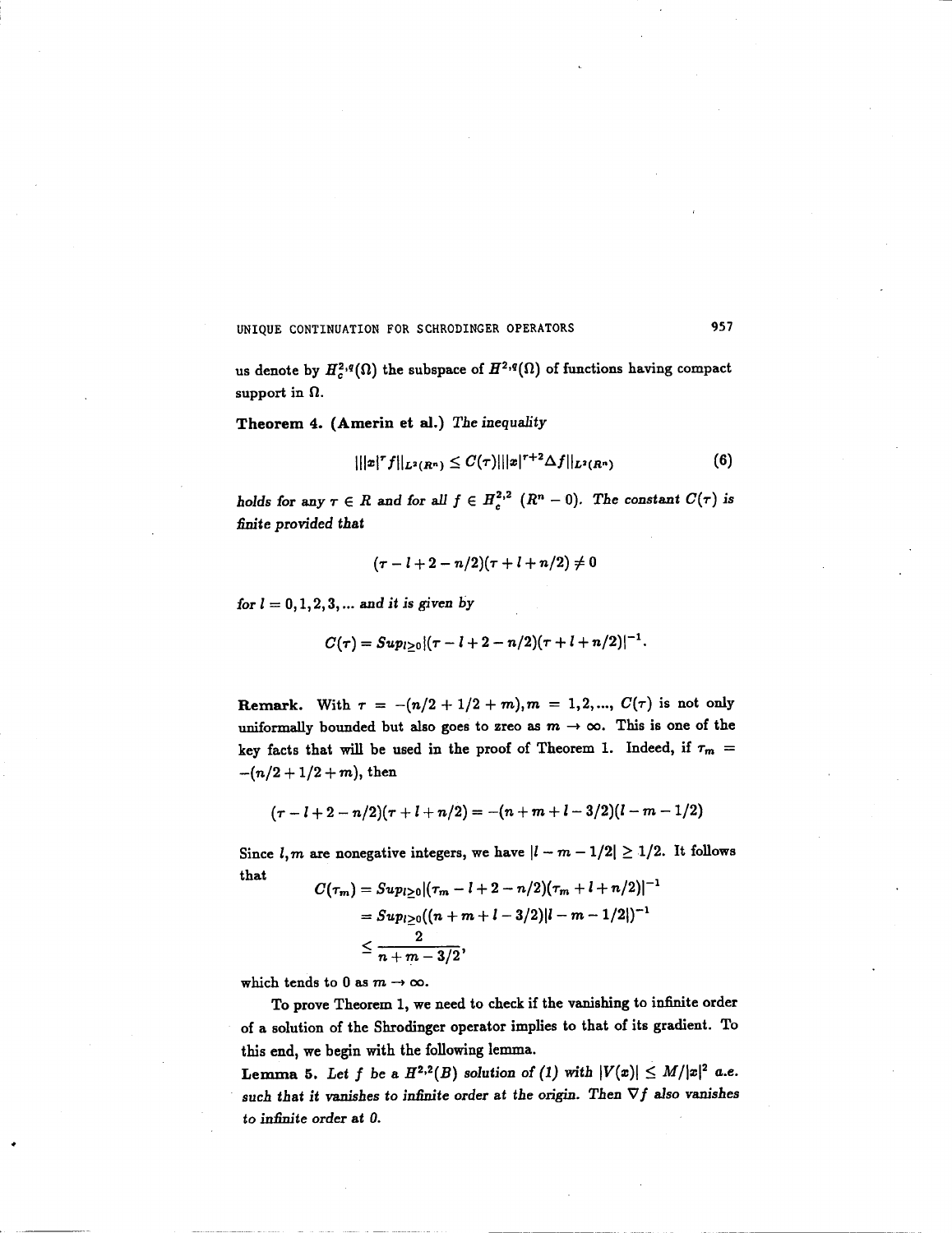Proof. We will use the well-known  $L^2$  inequality,

958  
\nProof. We will use the well-known 
$$
L^2
$$
 inequality,  
\n
$$
\int_{|x| < \frac{a}{2}} |\nabla f|^2 dx \leq C \{\frac{1}{a^2} \int_{|x| < a} f^2 dx + a^2 \int_{|x| < a} (\nabla f)^2\}.
$$
\nNow we prove that if f vanishes to infinite order, then so does  $|x|$ –  
\n*n*, choose *M* so that\n
$$
\int_{|x| < a} f^2 dx \leq Ma^{n+4}.
$$

Now we prove that if  $f$  vanishes to infinite order, then so does  $|x|^{-2}f$ . Given  $n$ , choose  $M$  so that

$$
\int_{|x|< a} f^2 dx \leq Ma^{n+4}.
$$

Then we have

$$
\int_{|z|\n
$$
\leq \sum_{j=0}^{\infty} (2^{-j+1}a)^{-4} \int_{|x| < 2^{-j}a} f^2 dx
$$
\n
$$
\leq \sum_{j=0}^{\infty} (2^{-j+1}a)^{-4} (2^{-j}a)^{n+4} M
$$
\n
$$
= 32Ma^n.
$$
$$

So  $|x|^{-2}f$  vanishes to infinite order. Since  $|\Delta f| \leq M|x|^{-2}|f|$ , both terms on the right side of the  $L^2$  inequality are  $O(a^n)$  for every n and the lemma follows.

Proof of Theorem 1.

Let  $f \in H^{2,2}(B)$  be a solution of the Schrodinger operator. Let  $\phi \in$  $C_0^{\infty}(B)$  be a cutoff function such that  $0 \le \phi \le 1, \phi(x) = 1$  for  $|x| < 0.2$ . Let  $g = \phi f$ . Choose  $0 \leq \Psi_j \leq \Psi_{j+1} \leq 1, \Psi_j(x) = 1$  for  $|x| > 2/j, \Psi_j(x) = 0$  for  $|x| < 1/j, |\nabla \Psi_j(x)| \le C'j, |\Delta \Psi_j(x)| \le C'j^2$ . Let  $g_j(x) = \Psi_j(x)g(x)$ .

Now it is easy to that  $g_j \in H_c^{2,2}(R^n-0)$  since  $f \in H^{2,2}(B)$ . By Theorem 4, we see that (6) holds for  $g_j$ . From now on we set  $r = \tau^m = -(n/2 +$  $1/2 + m$ ,  $m = 1, 2, 3, ...$ , for which it is shown early that the constants  $C(\tau)$ appearing in Theorem 5 satisfy  $C(\tau_m) = O(1/m)$ . Now choose  $0 < \rho < 1/2$ and m sufficiently large such that  $C(\tau_m)M < 1/2$ . we shall show that  $f = 0$ in  $|x| < \rho$ . We have by (6)

$$
|||x|^{\tau} \Psi_j f||_{L^2(|z|<\rho)} \leq |||x|^{\tau} g_j||_{L^2(dx)} \leq C(\tau)|||x|^{\tau+2} \Delta g_j||_{L^2(dx)} \leq C(\tau)|||x|^{\tau+2} \Delta(\Psi_j f)||_{L^2(|z|<\rho)} + C(\tau)|||x|^{\tau+2} \Delta g||_{L^2(|z|>\rho)}.
$$
\n(9)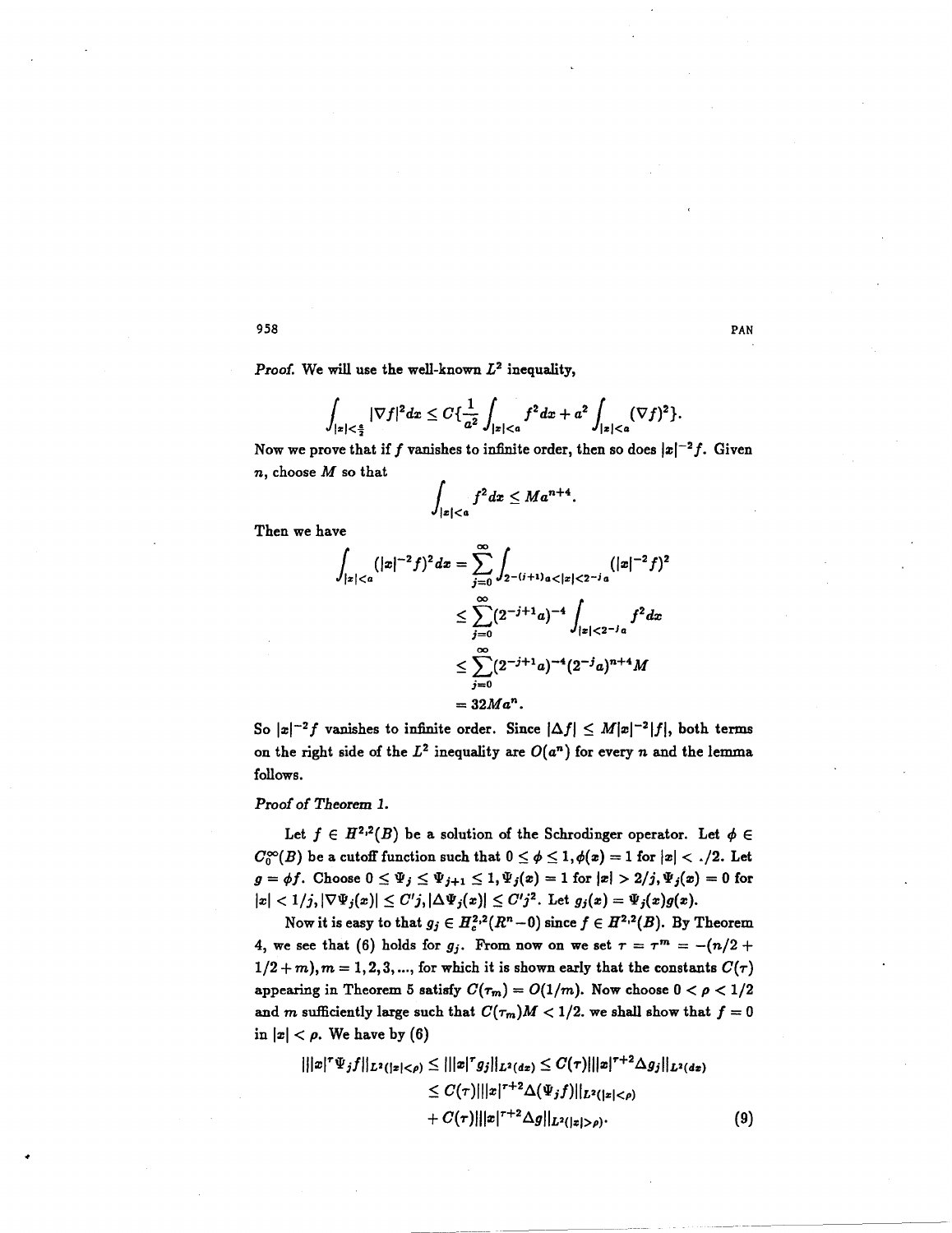Leibniz's rule shows that  $\Delta(\Psi_j f) = \Psi_j \Delta f + f \Delta \Psi_j + 2 \nabla \Psi_j \nabla f$ . Thus, the right hand side of  $(9)$  is bounded (for j large)by

- $C(\tau) |||x|^{\tau+2} \Psi_j \Delta f||_{L^2(|x|<\rho)} + C' C(\tau) j^{-\tau} ||f||_{L^2(|x|<2/j)}$
- $+C'C(\tau)j^{-\tau-1}||\nabla f||_{L^2(|x|<2/j)}+C(\tau)\rho^{\tau+2}||\Delta g||_{L^2(|x|>\rho)}$ .

Since  $|\Delta f| \leq |V(x)||f(x)|$ , we have, using  $|x|^2|V| \leq M$ ,

$$
C(\tau)|||x|^{\tau+2}\Psi_j \Delta f||_{L^2(|x|<\rho)} \leq C(\tau)|||x|^{\tau+2}\Psi_j Vf||_{L^2(|x|<\rho)}
$$
  
= 
$$
C(\tau)|||x|^{\tau}\Psi_j f|x|^2 V||_{L^2(|x|<\rho)}
$$
  

$$
\leq C(\tau)M|||x|^{\tau}\Psi_j f||_{L^2(|x|<\rho)}
$$
  

$$
\leq 1/2|||x|^{\tau}\Psi_j f||_{L^2(|x|<\rho)} < +\infty.
$$
 (10)

The last term is finite since  $f \in H^{2,2}(B)$  Thus from (9) and (10)

$$
1/2|||x|^r\Psi_jf||_{L^2(|x|<\rho)} \leq C'C(\tau)j^{-r}||f||_{L^2(|x|<2/j)}
$$
  
 
$$
C(C) \geq T^{-1}||T||_{L^2(|x|<2)} \leq C(1) \cdot T^{+2}||A||_{L^2(|x|<2)}
$$

$$
+C'C(\tau)j^{-\tau-1}||\nabla f||_{L^2(|x|<2/j)}+C(\tau)\rho^{\tau+2}||\Delta g||_{L^2(|x|>\rho)}.\qquad(11)
$$

We need to show the first two terms go to zero as  $j \to \infty$ . But by the definition and Lemma 5, we have

$$
j^{-r}|||f||_{L^2(|x|<2/j)}\to 0
$$

$$
j^{-\tau-1}||\nabla f||_{L^2(|x|<2/j)} \to 0
$$

as  $j \to \infty$ . It is worth mentioning that  $\tau = \tau_m$  are negative. So by the monotone convergence theorem, it follows from (11)

$$
||(|x|/\rho)^{\tau}f||_{L^{2}(|x|<\rho)} \leq 2C(\tau)\rho^{2}||\Delta g||_{L^{2}(|x|>\rho)}
$$

Letting  $m \to \infty$  with  $\tau = \tau_m$ , we see that  $f = 0$  on  $|x| < \rho$ . The proof of Theorem is then complete.

### 3. Proofs of Theorem 2 and 3

In this section we shall see that the proof of Theorem 2 is reduced to prove the following lemma.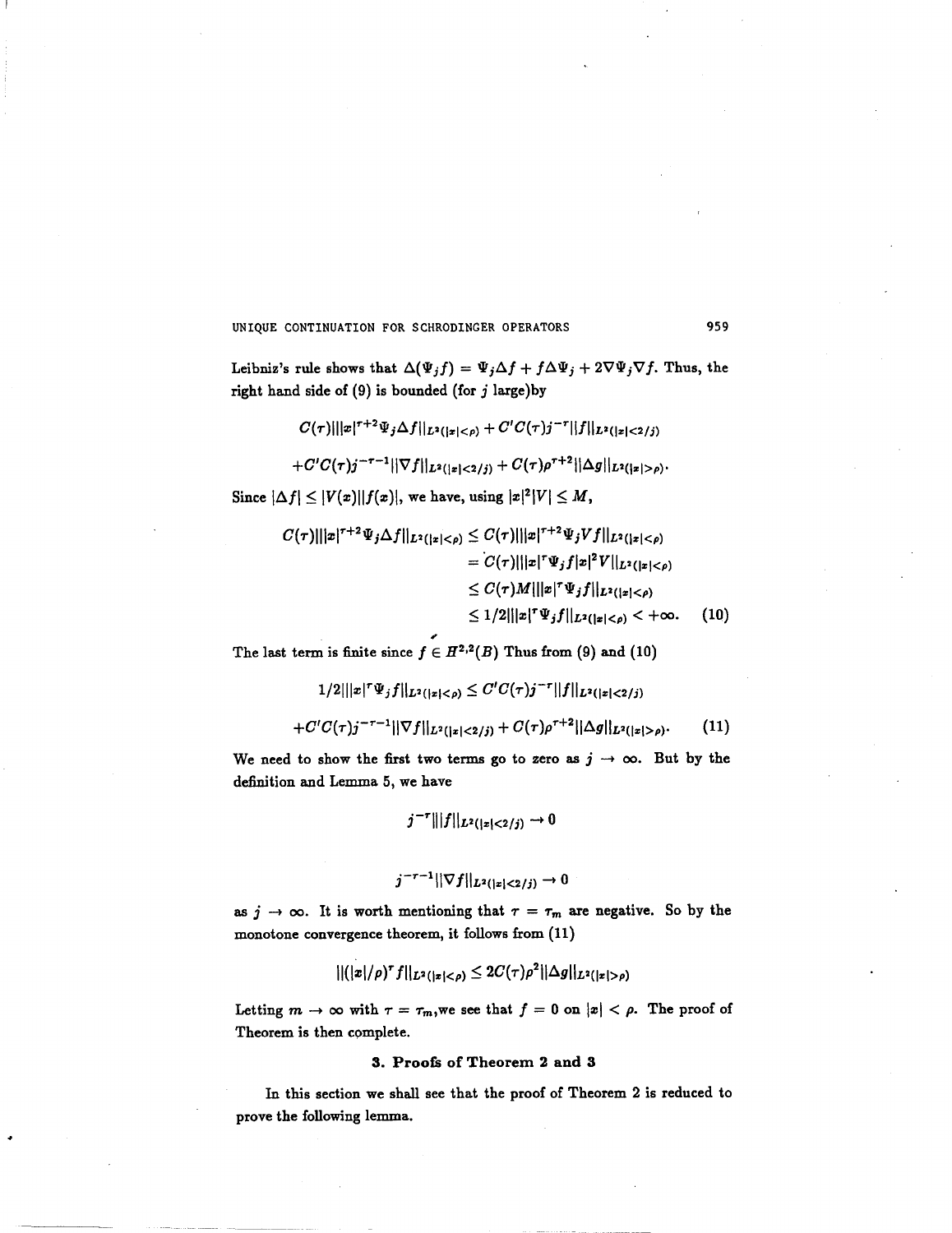Lemma 6. Let  $u \in C^{\infty}((0, R])$  and satisfy

$$
|u''(r)| \leq C(\frac{1}{r^2}|u(r)| + \frac{1}{r}|u'(r)|). \tag{12}
$$

If  $u = O(r^N)$  for every N as  $r \to 0$ , then  $u = 0$  in [0, R].

Assuming the truth of Lemma 6, we begin with

Proof of Theorem 2. For  $x \in \mathbb{R}^n$ , we set  $r = |x|$  and  $x = r\omega$  where  $\omega$  varies over the uint sphere  $S_{n-1}$ . The Laplacian  $\Delta$  can be written in the spherical coordinates

$$
\Delta = \frac{\partial^2}{\partial r^2} + \frac{n-1}{r} \frac{\partial}{\partial r} + \frac{1}{r^2} \Delta_\omega
$$

 $\Delta = \frac{\delta}{\partial r^2} + \frac{\delta}{r} + \frac{\delta}{r^2} + \frac{\delta}{r^2} \Delta_\omega$ <br>where  $\Delta_\omega$  is the Laplace-Beltrami operator on  $S_{n-1}$ . In  $L^2(S_{n-1})$  we choose<br>an orthonormal basis of spherical harmonics  $P_{l,\alpha}$  with  $l \in N$  and  $1 \leq \alpha \leq$  $\alpha(l)$  where

$$
\alpha(l) = \frac{(2l+n-2)(n+l-3)!}{(n-2)!l!}
$$

for  $n \geq 2$ . In particular, we have

$$
\Delta_{\omega}(P_{l,\alpha}(\omega))=-l(l+n-2)P_{l,\alpha}(\omega). \hspace{1cm} (13)
$$

For  $R' < R$ ,  $u \in C^{\infty}(\overline{B}_R')$ , and we have

$$
u(x)=\sum_{l=0}^{\infty}\sum_{l=0}^{\alpha(l)}\tilde{u}_{l,\alpha}(r)P_{l,\alpha}(\omega)
$$

where

$$
\tilde{u}_{l,\alpha}(r)=\int_{S_{n-1}}u(r\omega)\overline{P_{l,\alpha}}(\omega)d\omega.
$$
 (14)

The series above converges uniformaly in  $B_{R'}$  and  $\tilde{u}_{l,\alpha} \in C^2$ .

We will show that  $\tilde{u}_{l,\alpha} = 0$  in  $B_{R'}$ . Indeed, subsituting Laplacian into the equation (5) in Theorem 2, multiplying the resulting equation by  $\overline{P}_{l,\alpha}$ , integrating with respect to  $d\omega$  over  $S_{n-1}$ , and using the self-adjontness of  $\Delta_{\omega}$  and the equations (13) and (14) we obtain the equation satisfied by  $\tilde{u}_{l,\alpha}$ 

$$
\frac{\partial^2}{\partial r^2}\tilde{u}_{l,\alpha}+\frac{n-1}{r}\frac{\partial}{\partial r}\tilde{u}_{l,\alpha}+a(r)\frac{\partial}{\partial r}\tilde{u}_{l,\alpha}+\left\{V(r)-\frac{l(\cdot\mid n-2)}{r^2}\right\}\tilde{u}_{l,\alpha}=0.
$$
 (15)

960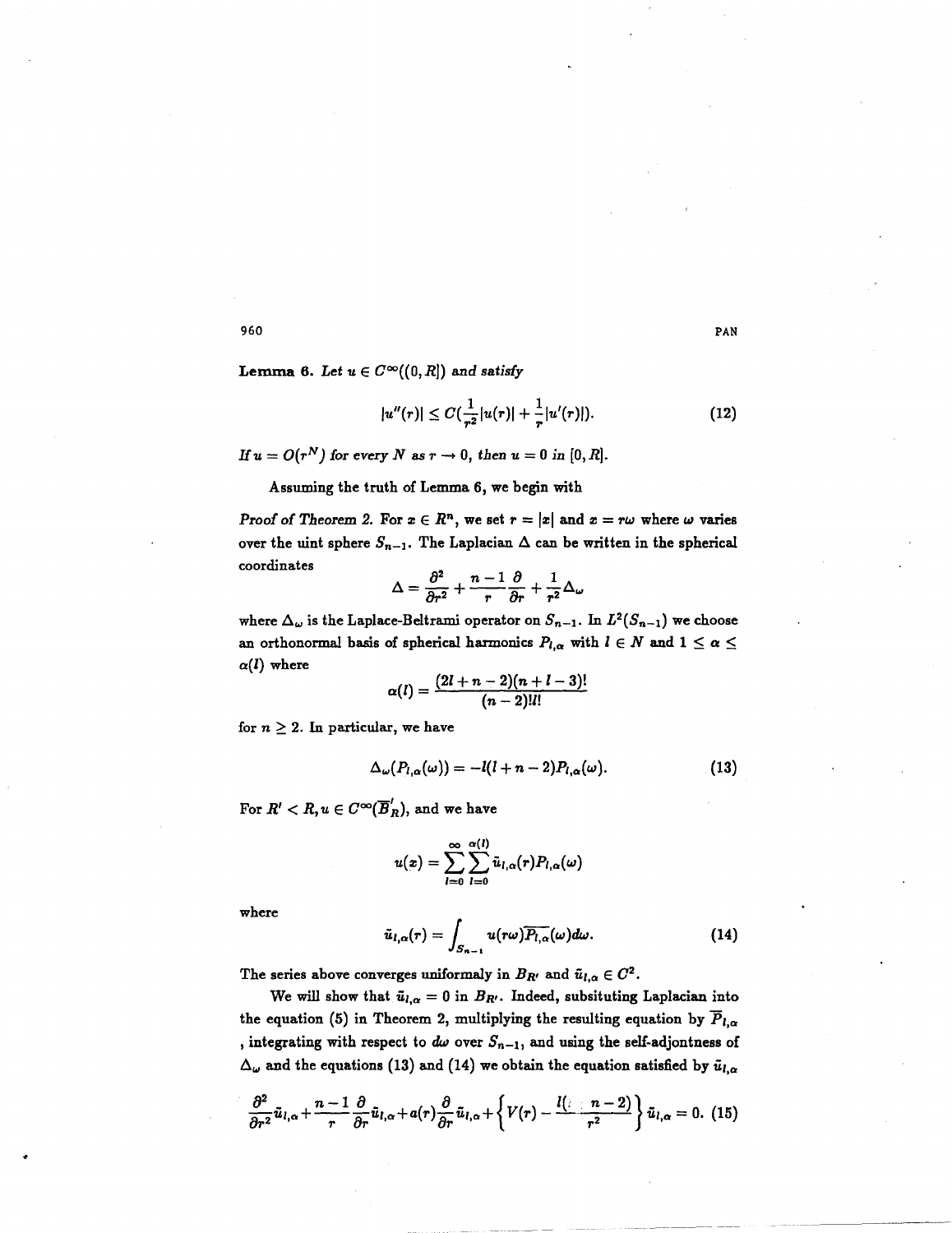From (15), there exists a constant  $C$  depending on  $a, b$  such that

$$
|\tilde{u}_{l,\alpha}''(r)| \leq C(\frac{1}{r}|\tilde{u}_{l,\alpha}'(r)| + \frac{1}{r^2}|\tilde{u}_{l,\alpha}(r)|). \tag{16}
$$

Then by Lemma 6 and (16),  $\tilde{u}_{l,\alpha} = 0$ , so  $u = 0$ .

Now we are in <sup>a</sup> position to prove Lemma <sup>6</sup> and Theorem 3.

Proof of Lemma 6. First we observe that if  $u = O(r^N)$ , then  $u' = O(r^N)$  and  $u'' = O(r^N)$  for every N. Therefore the functions  $r^{-\beta}u, r^{-\beta}u'$  and  $r^{-\beta}u''$ are integrable on  $(0, R]$ . We claim that if  $u = O(r^N)$  for every N, then the following holds: there exists a constant C such that for  $\beta \geq 2$ 

$$
\int_0^R (r^{-4}|u(r)|^2 + r^{-2}|u'(r)|^2) r^{-\beta} dr \leq \frac{C}{(\beta+1)^2} \int_0^R |u''(r)|^2 r^{-\beta} dr. \quad (17)
$$

Indeed, consider the identity

$$
(u'^2)' = 2u'u''.
$$
 (18)

Mutltiplying  $r^{-\beta-1}$  on (18) gives

$$
r^{-\beta-1}(u^{\prime 2})' = r^{-\beta-1} 2u' u''.
$$
 (19)

We get from (19)

$$
(r^{-\beta-1}u^{\prime 2})' + (\beta+1)r^{-\beta-2}u^{\prime 2} = 2r^{-\beta-1}u'u''.
$$
 (20)

Integrating (20) over [0, R] gives, using  $u = O(r^N)$ ,

$$
R^{-\beta-1}u'(R)^{2}+(\beta+1)\int_{0}^{R}r^{-\beta-2}u'^{2}dr=2\int_{0}^{R}r^{-\beta-1}u'u''dr.
$$

Then we have the inequality

$$
(\beta+1)\int_0^R r^{-\beta-2}u^{2}dr \leq 2\int_0^R r^{-\beta-1}u'u''dr. \qquad (21)
$$

On the other hand we have

$$
\int_0^R r^{-\beta-1} u' u'' dr = \int_0^R (\frac{\beta+1}{4})^{1/2} r^{-\beta-2/2} u' (\frac{4}{\beta+1})^{1/2} r^{-\beta/2} u'' dr
$$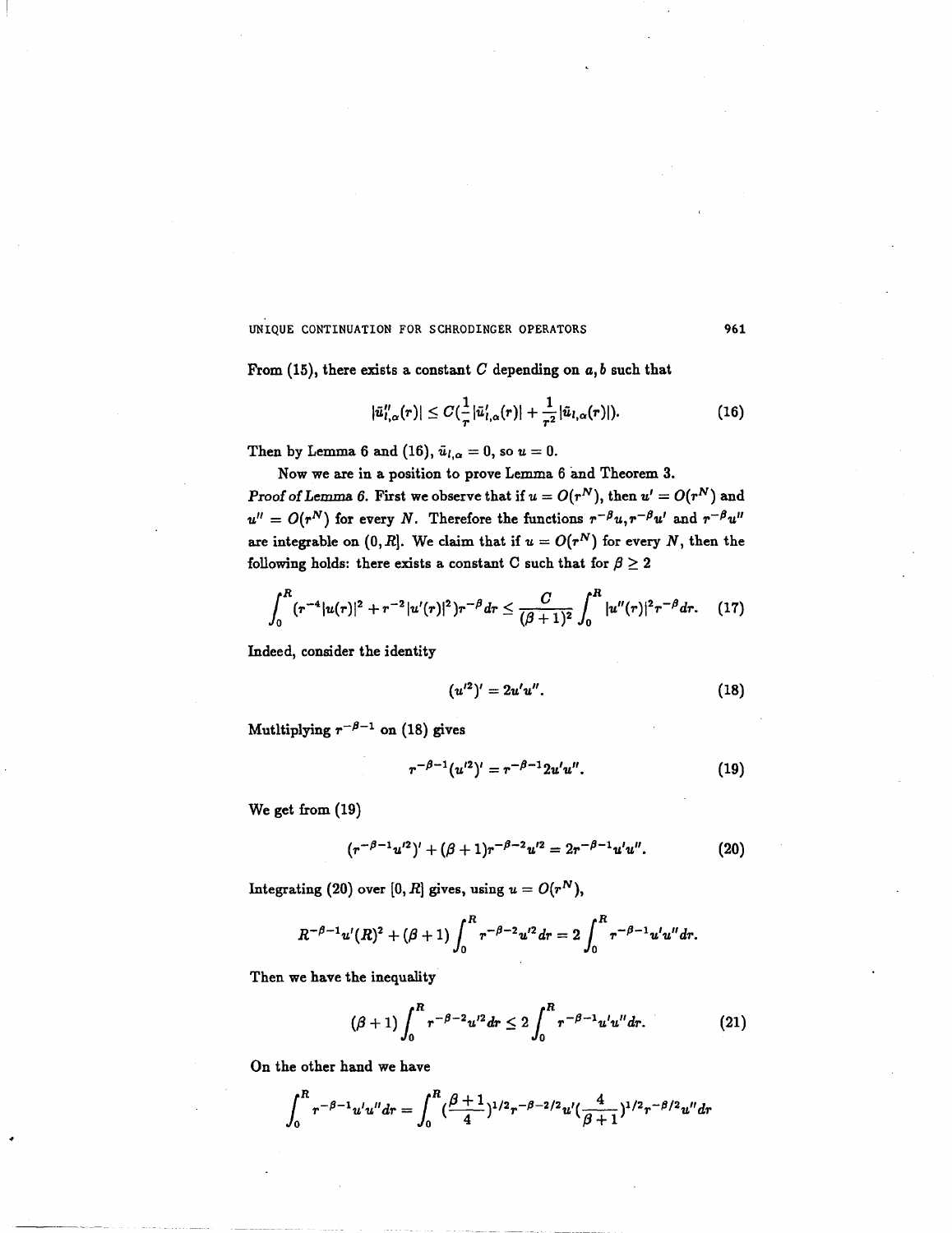$$
R_{p-2,-2} = \frac{4}{4} \int_{1}^{R} r^{2}-8
$$

$$
\leq \frac{\beta+1}{4}\int_0^R u^{\prime 2}r^{-\beta-2}dr + \frac{4}{\beta+1}\int_0^R u^{\prime\prime 2}r^{-\beta}dr. \tag{22}
$$

From (21) and (22) it follows that

$$
\int_0^R r^{-\beta-2} u'^2 dr \leq \frac{4}{(\beta+1)^2} \int_0^R u''^2 r^{-\beta} dr.
$$
 (23)

Now we consider

$$
\int_0^R u^2 r^{-\beta - 4} dr = -\frac{R^{-\beta - 3}}{\beta + 3} u^2(R) + \frac{1}{\beta + 3} \int_0^R 2u u' r^{-\beta - 3} dr
$$
  
\n
$$
\leq \frac{2}{\beta + 3} \int_0^R u u' r^{-\beta - 3} dr
$$
  
\n
$$
= \frac{2}{\beta + 3} \left\{ (\frac{\beta + 3}{4})^{1/2} u r^{-\beta - 4/2} (\frac{4}{\beta + 3})^{1/2} u' r^{\beta - 2/2} dr \right\}
$$
  
\n
$$
\leq \frac{1}{2} \int_0^R u^2 r^{-\beta - 4} dr + \frac{8}{(\beta + 3)^2} \int_0^R u'^2 r^{-\beta - 2} dr. \tag{24}
$$

Therefore we get from (23) and (24)

$$
\int_0^R u^2 r^{-\beta-4} dr \leq \frac{16}{(\beta+3)^2} \int_0^R u''^2 r^{-\beta} dr \tag{25}
$$

Combining (23) and (25) yields the proof of (12). Now we are back to prove Lemma 6. Indeed if  $u$  is not identically zero then we come out with a controdication by letting  $\beta \rightarrow \infty$  in (17).

To prove Theorem 3 it suffices to prove the following lemma which can be considered as a generalization of a lemma in [BL].

Lemma 7. Suppose v is a function on the unit disk such that  $|v_{\overline{x}}| \leq \frac{C}{|x|}|v|$ for some positive constant  $C$ . If  $v$  vanishes of infinite order at the origin, then v is identically zero.

Proof. Define a function  $\lambda$  on the unit disk to be equal to  $v_{\overline{z}}/v$  when v is not zero and equal to zero when  $v$  is zero. Note that  $\lambda$  is well-defined except at  $z = 0$ . But by assumption,  $\lambda$  is  $L^1$  integrable on the unit disk. So  $\lambda(z)dz \wedge d\overline{z}$  is a Borel measure with compact support  $U$ , the unit disk. Define a function  $u$  on  $U$  via

$$
u(z) = \frac{1}{2\pi i} \int_U \frac{\lambda(\zeta)}{\zeta - z} d\zeta \wedge d\overline{\zeta}.
$$
 (26)

962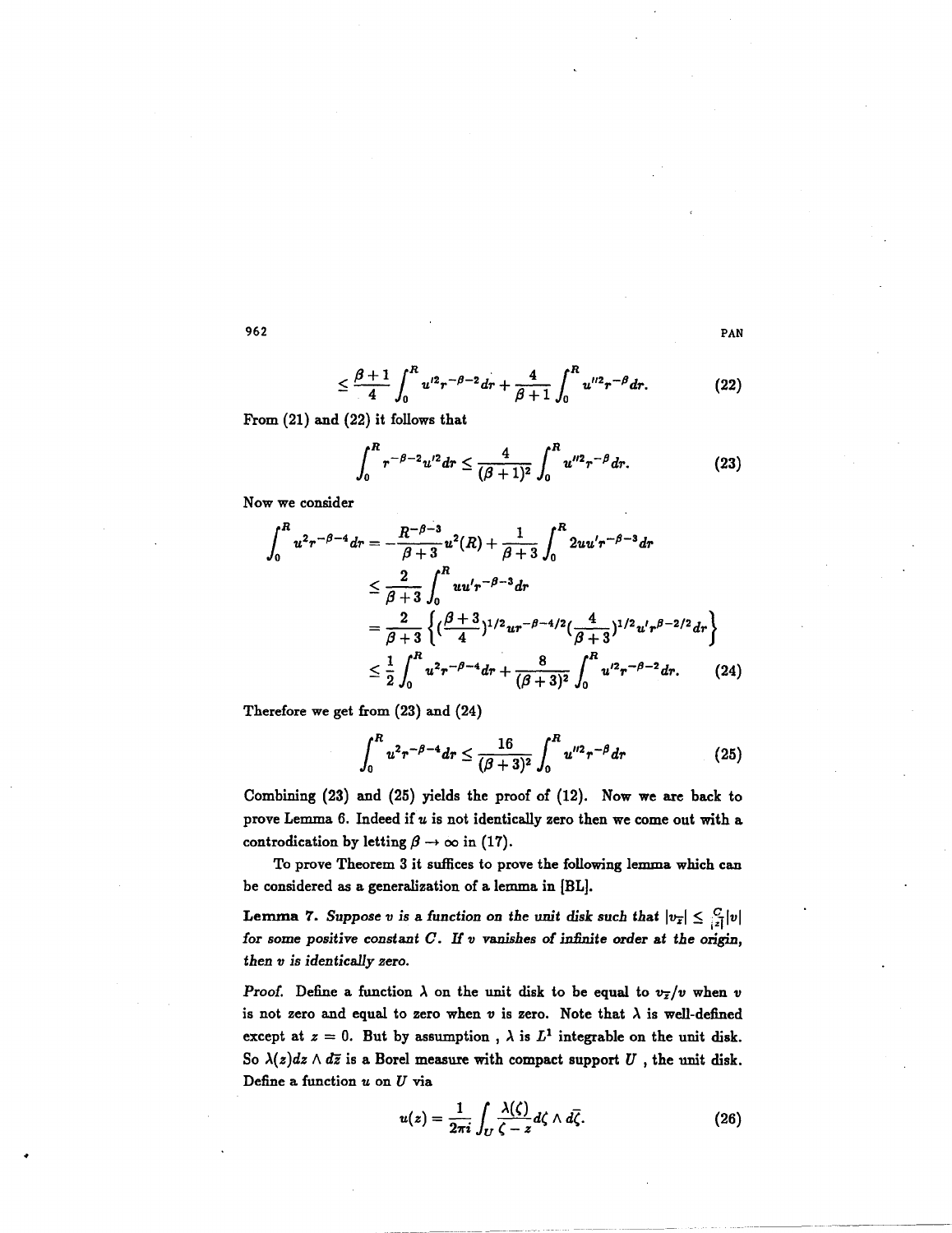We claim that  $u(z) = O(\log \frac{1}{|z|})$  when  $z \neq 0$ , i.e, we have to prove by (26)

$$
\int_{U} \frac{d\zeta \wedge d\overline{\zeta}}{|\zeta||\zeta - z|} = O(\log \frac{1}{|z|}).
$$
\n(27)

Assuming the truth of the claim, we prove the lemma. Note that  $u$  is continuous on U except at 0 and has the property that it is  $C^{\infty}$  where v is not zero and  $u_{\overline{z}} = v_{\overline{z}}/v$  when  $v \neq 0, z \neq 0$ . Now consider the function  $h = v e^{-u}$ . So h is continuous on  $U - 0$  and is holomorphic when it is not zero. Thus, Rado's Theorem implies that h is holomorphic on  $U - 0$ . Now we want to show that 0 is also a removable singularity of h. Indeed, let  $O = {\Re u > 0}$ . Then on O

$$
|e^{-u}|=e^{-\Re u}\leq 1.
$$

On  $U - O$ , by the claim,

$$
-\Re u \leq |u| \leq C \log \frac{1}{|z|}
$$

for some positive constant C. Therefore. on  $U - O$ 

$$
|e^{-u}|=e^{-\Re u}\leq \frac{1}{|z|^C}.
$$

Since v vanishes of infinite order at 0, there exists a  $M > 0$  such that

$$
|v(z)|\leq M|z|^C.
$$

Then

$$
|h(z)|=|v(z)||e^{-u}|\leq M
$$

for  $z \in U$ , i.e., 0 is a removable singularity of h.

Now it is clear that  $h$  vanishes of infinite order at  $0$  so it must be zero identically, and hence, so must v. The proof of Lemma <sup>7</sup> is comlpete provided we prove the claim. To this end, let us break  $U$  into three pieces as follows:

$$
I=\{|\zeta|
$$

where  $0 < a = |z| < 1/2$ ,

$$
II = \{a/2 < |\zeta| < 2a\} \quad \text{and} III = \{2a < |\zeta| < 1\}
$$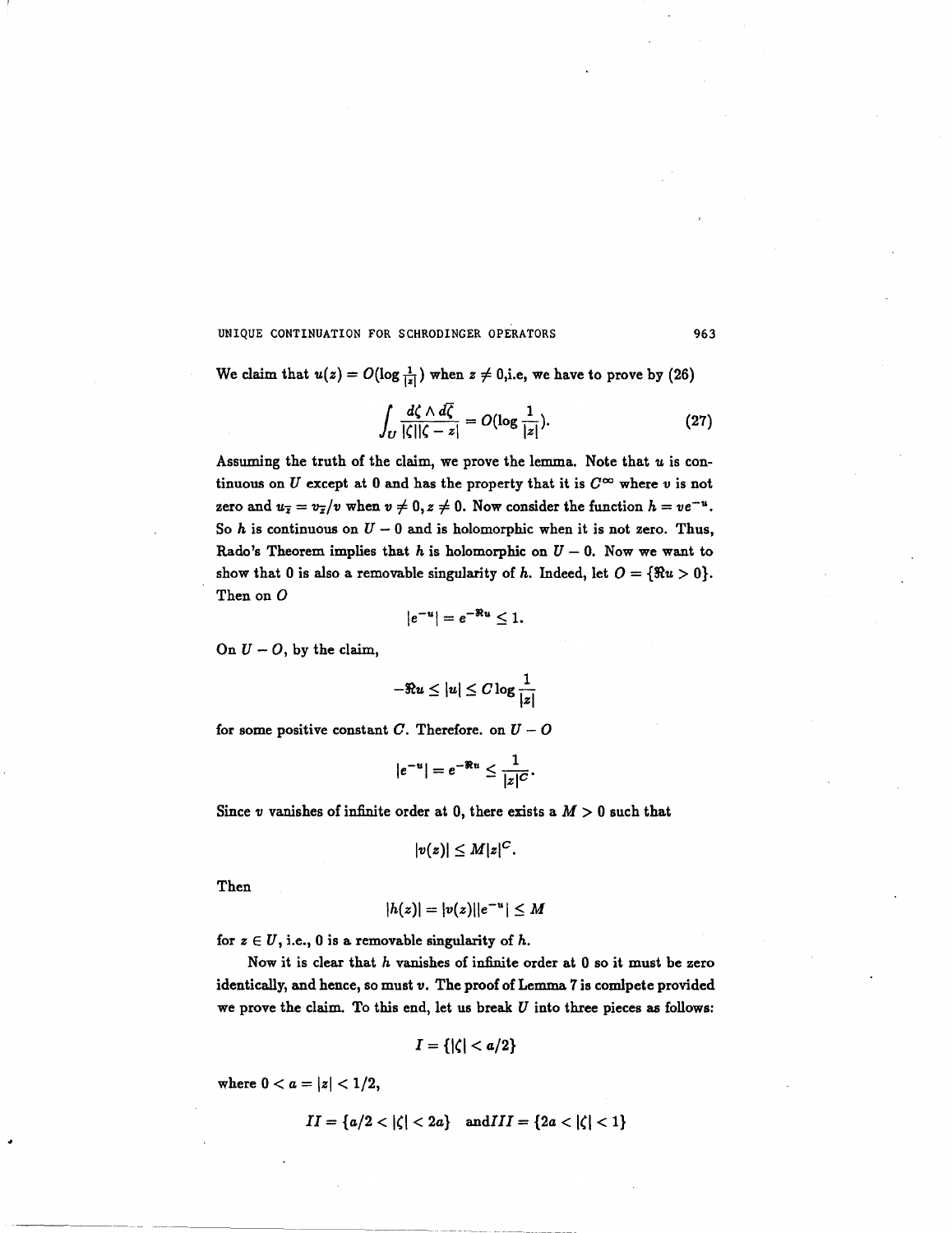Then we have

 $\frac{d\zeta \wedge d\zeta}{d\zeta} \leq \frac{C}{c} \int \frac{d\zeta \wedge d\zeta}{|\zeta|} =$  $|\zeta||\zeta - a| \leq \frac{\zeta}{a} \int_I \frac{|\zeta|}{|\zeta|} = O(1),$ (28)

and

$$
\int_{II} \frac{d\zeta \wedge d\overline{\zeta}}{|\zeta||\zeta - a|} \leq \frac{C}{a} \int_{I} \frac{d\zeta \wedge d\overline{\zeta}}{|\zeta - a|} \leq \frac{C}{a} \int_{0}^{2\pi} \int_{0}^{2a} d\rho d\theta = O(1),
$$
\n(29)

where we have used the polar coordinates centered at a. Finally,

$$
\int_{III} \frac{d\zeta \wedge d\overline{\zeta}}{|\zeta||\zeta - a|} = \int_{III} \frac{d\rho d\theta}{|\rho e^{i\theta} - a|}
$$
  
= 
$$
\int_0^{2\pi} \int_a^1 \frac{d\rho d\theta}{((\rho - a)^2 + 2\rho a \sin^2 \theta/2)^{1/2}}
$$
  

$$
\leq 2\pi \int_{2a}^1 \frac{d\rho}{(\rho - a)} = \log \frac{1}{a} + C.
$$
 (30)

Combining all estmates (28), (29) and (30) togather yields the proof of (27) Proof of Theorem 3. It is <sup>a</sup> consequence of Lemma <sup>7</sup> by observing that  $\Delta = \frac{1}{4} \frac{\partial^2}{\partial z \partial \bar{z}}$  and the condition

$$
|\Delta u| \leq \frac{C}{|x|} |\nabla u|
$$

is equivelent to

$$
|\overline{\partial} v| \leq \frac{C}{|z|}|v|
$$

where  $v = \frac{\partial}{\partial z}u$ .

We conclude the section by giving a simple example showing that the singularity in Lemma 7 cannot be replaced by  $1/|z|^{1+\epsilon}$ . Let us consider the equation

$$
-\Delta u + \frac{c}{|x|^{1+\epsilon}} \nabla u = 0 \tag{31}
$$

with c a constant vector. If we look for radial solutions of (31), we are led to consider the ode

$$
r^2u''(r) + (r - r^{1-\epsilon})u'(r) = 0.
$$